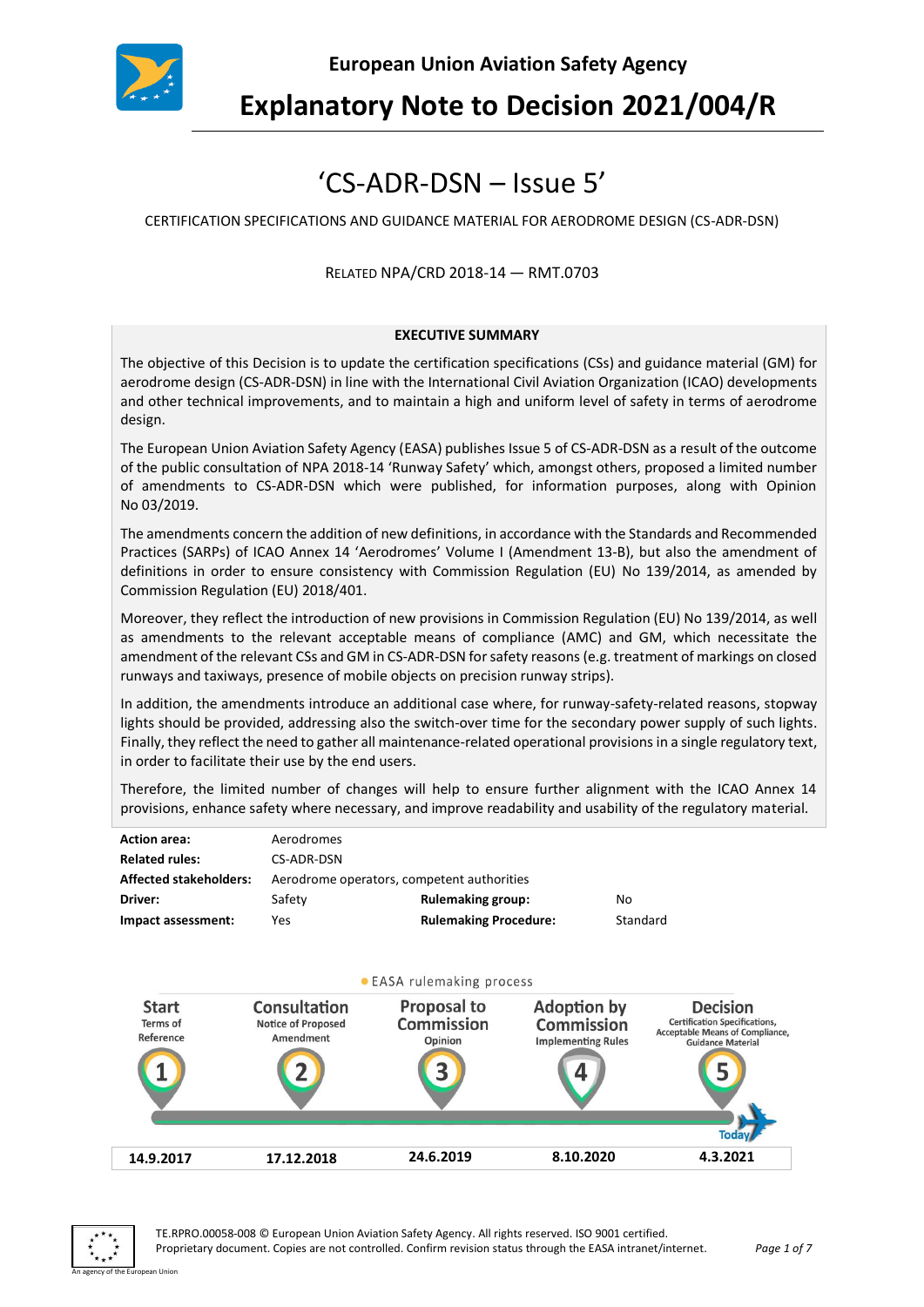# **Table of contents**

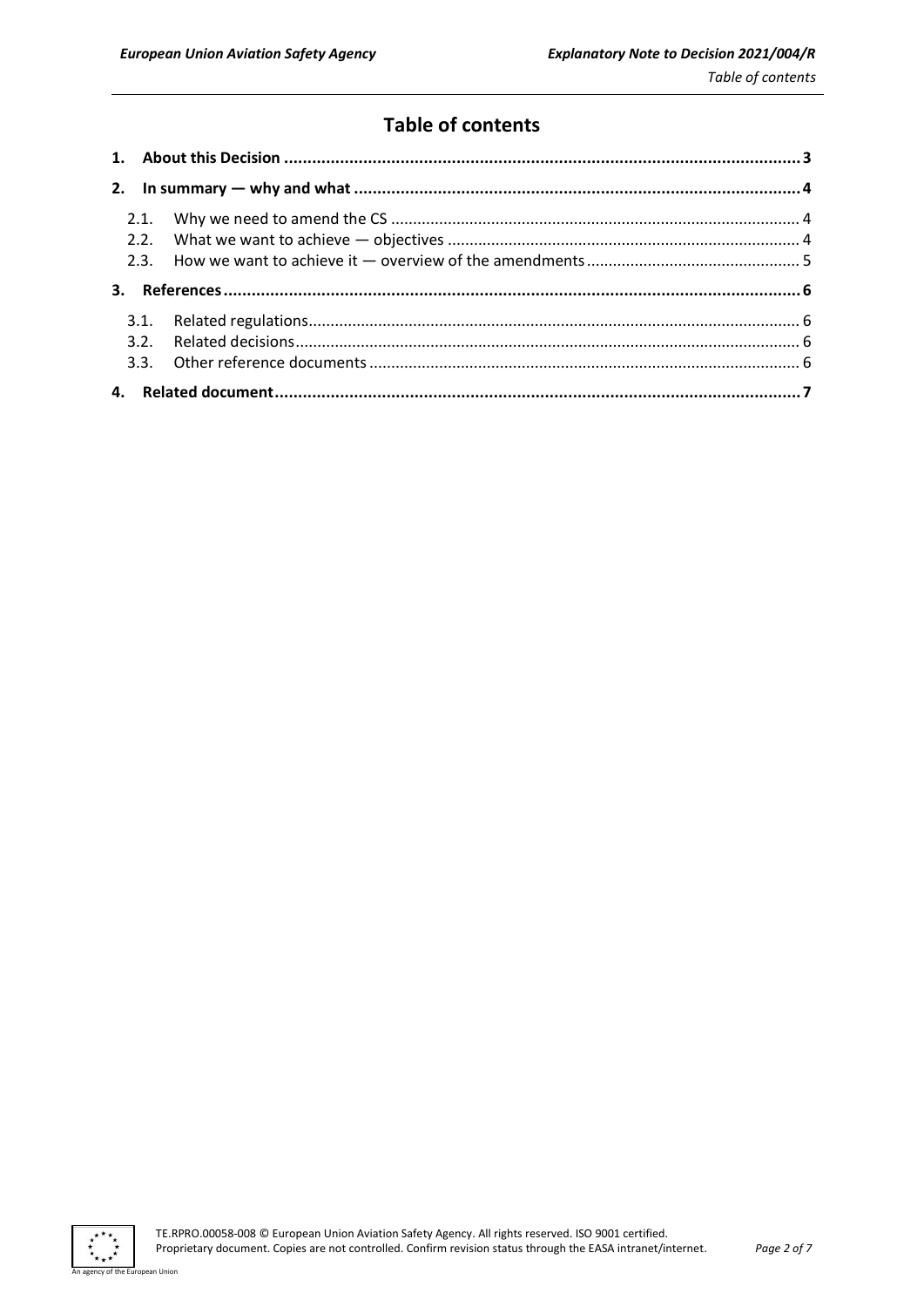## <span id="page-2-0"></span>**1. About this Decision**

EASA developed ED Decision 2021/004/R in line with Regulation (EU) 2018/1139<sup>1</sup> ('Basic Regulation') and the Rulemaking Procedure<sup>2</sup>.

This rulemaking activity is included in the European Plan for Aviation Safety (EPAS) [2020-2024](https://www.easa.europa.eu/sites/default/files/dfu/EPAS_2020-2024.pdf) under rulemaking task (RMT).0703. The scope and timescales of the task were defined in the related Terms of Reference<sup>3</sup>.

The draft text of this Decision has been developed by EASA. All interested parties were consulted through Notice of Proposed Amendment (NPA) 2018-14<sup>4</sup>. Regarding the proposed amendments to CS-ADR-DSN, around 60 comments were received from all interested parties, including industry, national aviation authorities, amounting to around 3,4 % of all comments received in the context of the NPA 2018-14 public consultation.

The final text this Decision regarding the CSs and the relevant GM in CS-ADR-DSN has been developed by EASA, based on the review and analysis of the relevant comments received during the consultation. The comments received and the EASA responses to them are presented in Comment-Response Document (CRD) 2018-14<sup>5</sup> .

The major milestones of this rulemaking activity are presented on the title page.

<sup>5</sup> <https://www.easa.europa.eu/document-library/comment-response-documents/crd-2018-14>



Regulation (EU) 2018/1139 of the European Parliament and of the Council of 4 July 2018 on common rules in the field of civil aviation and establishing a European Union Aviation Safety Agency, and amending Regulations (EC) No 2111/2005, (EC) No 1008/2008, (EU) No 996/2010, (EU) No 376/2014 and Directives 2014/30/EU and 2014/53/EU of the European Parliament and of the Council, and repealing Regulations (EC) No 552/2004 and (EC) No 216/2008 of the European Parliament and of the Council and Council Regulation (EEC) No 3922/91 (OJ L 212, 22.8.2018, p. 1) [\(https://eur](https://eur-lex.europa.eu/legal-content/EN/TXT/?qid=1535612134845&uri=CELEX:32018R1139)[lex.europa.eu/legal-content/EN/TXT/?qid=1535612134845&uri=CELEX:32018R1139\)](https://eur-lex.europa.eu/legal-content/EN/TXT/?qid=1535612134845&uri=CELEX:32018R1139).

<sup>&</sup>lt;sup>2</sup> EASA is bound to follow a structured rulemaking process as required by Article 115(1) of Regulation (EU) 2018/1139. Such a process has been adopted by the EASA Management Board (MB) and is referred to as the 'Rulemaking Procedure'. See MB Decision No 18-2015 of 15 December 2015 replacing Decision 01/2012 concerning the procedure to be applied by EASA for the issuing of opinions, certification specifications and guidance material [\(http://www.easa.europa.eu/the](http://www.easa.europa.eu/the-agency/management-board/decisions/easa-mb-decision-18-2015-rulemaking-procedure)[agency/management-board/decisions/easa-mb-decision-18-2015-rulemaking-procedure\)](http://www.easa.europa.eu/the-agency/management-board/decisions/easa-mb-decision-18-2015-rulemaking-procedure).

<sup>3</sup> <https://www.easa.europa.eu/document-library/terms-of-reference-and-group-compositions/tor-rmt0703>

<sup>4</sup> In accordance with Article 115 of Regulation (EU) 2018/1139 and Articles 6(3) and 7 of the Rulemaking Procedure.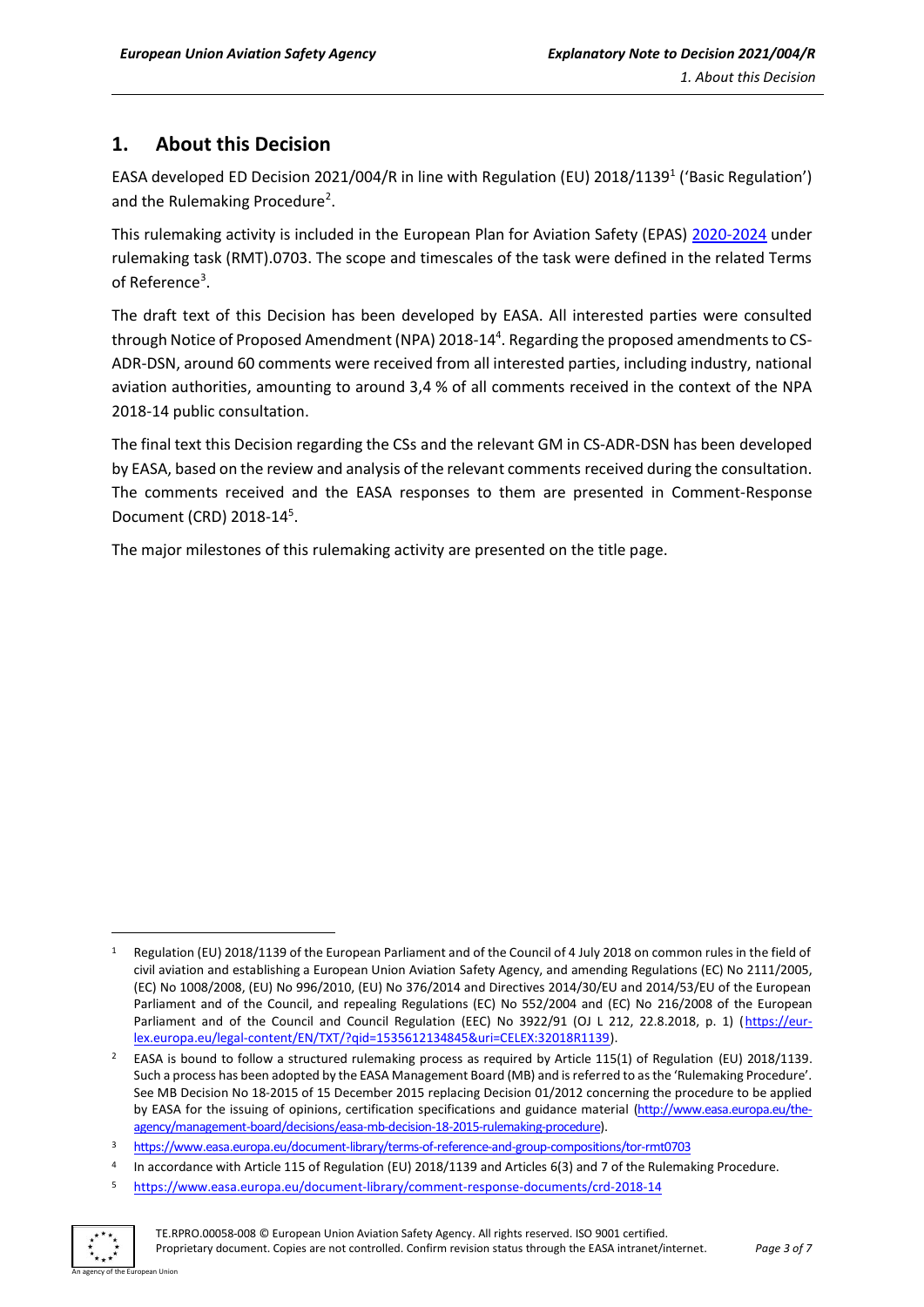## <span id="page-3-0"></span>**2. In summary — why and what**

#### <span id="page-3-1"></span>**2.1. Why we need to amend the CS**

This Decision amends CS ADR-DSN for a variety of reasons. In particular, the amendments will:

- improve runway safety in a number of cases;
- facilitate harmonisation with the international environment through the transposition of relevant ICAO material;
- ensure consistency of CS-ADR-DSN with the evolution of the regulatory framework following the publication of Regulation (EU) 2020/2148<sup>6</sup>; and
- provide more user-friendly regulatory texts by incorporating certain provisions in a meaningful way.

The CSs and related GM annexed to this Decision have been developed concurrently with the amendments to Commission Regulation (EU) No 139/2014<sup>7</sup> and the AMC and GM associated with the said Regulation.

The details of and reasons for this regulatory material have been thoroughly described in the Explanatory Note of NPA 2018-14. Furthermore, EASA identified the need to ensure alignment of the definition of 'instrument runway' contained in CS-ADR-DSN with the relevant definition contained in Commission Regulation (EU) No 139/2014, as amended by Commission Regulation (EU) 2018/401<sup>8</sup>, in addition to the amendments proposed in the NPA, after the draft CSs and GM were published for information purposes, along with Opinion No 03/2019<sup>9</sup>. For this reason, this definition is also amended, while the inter-related definitions of 'Type A instrument approach operation' and 'Type B instrument approach operation' are added to the amendments. A few editorial changes, necessary to achieve an easy-to-use publication of the regulatory material, have also been incorporated in the amendments. Finally, the notes related to the terms 'frost' and 'wet ice' have been updated, in order to ensure the use of the term 'downgraded RWYCC' in the context of the implementation of the ICAO Global Reporting Format.

#### <span id="page-3-2"></span>**2.2. What we want to achieve — objectives**

The overall objectives of the EASA system are defined in Article 1 of the Basic Regulation. This Decision will contribute to the achievement of the overall objectives by addressing the issues outlined in Section 2.1.

<sup>9</sup> Commission Regulation (EU) 2018/401 of 14 March 2018 amending Regulation (EU) No 139/2014 as regards the classification of runways (OJ L 72, 15.3.2018, p. 17) [\(https://eur-lex.europa.eu/legal](https://eur-lex.europa.eu/legal-content/EN/TXT/?qid=1587558672327&uri=CELEX:32018R0401)[content/EN/TXT/?qid=1587558672327&uri=CELEX:32018R0401\)](https://eur-lex.europa.eu/legal-content/EN/TXT/?qid=1587558672327&uri=CELEX:32018R0401).



<sup>6</sup> Commission Delegated Regulation (EU) 2020/2148 of 8 October 2020 amending Regulation (EU) No 139/2014 as regards runway safety and aeronautical data (OJ L 428, 18.12.2020, p. 10) [\(https://eur-lex.europa.eu/legal](https://eur-lex.europa.eu/legal-content/EN/TXT/?uri=CELEX%3A32020R2148&qid=1612952743835)[content/EN/TXT/?uri=CELEX%3A32020R2148&qid=1612952743835\)](https://eur-lex.europa.eu/legal-content/EN/TXT/?uri=CELEX%3A32020R2148&qid=1612952743835).

<sup>7</sup> Commission Regulation (EU) No 139/2014 of 12 February 2014 laying down requirements and administrative procedures related to aerodromes pursuant to Regulation (EC) No 216/2008 of the European Parliament and of the Council (OJ L 44, 14.2.2014, p. 1) [\(https://eur-lex.europa.eu/legal-content/EN/TXT/?qid=1587555969935&uri=CELEX:32014R0139\)](https://eur-lex.europa.eu/legal-content/EN/TXT/?qid=1587555969935&uri=CELEX:32014R0139).

<sup>8</sup> Commission Regulation (EU) 2018/401 of 14 March 2018 amending Regulation (EU) No 139/2014 as regards the classification of runways (OJ L 72, 15.3.2018, p. 17) [\(https://eur-lex.europa.eu/legal](https://eur-lex.europa.eu/legal-content/EN/TXT/?uri=CELEX%3A32018R0401&qid=1612952927892)[content/EN/TXT/?uri=CELEX%3A32018R0401&qid=1612952927892\)](https://eur-lex.europa.eu/legal-content/EN/TXT/?uri=CELEX%3A32018R0401&qid=1612952927892).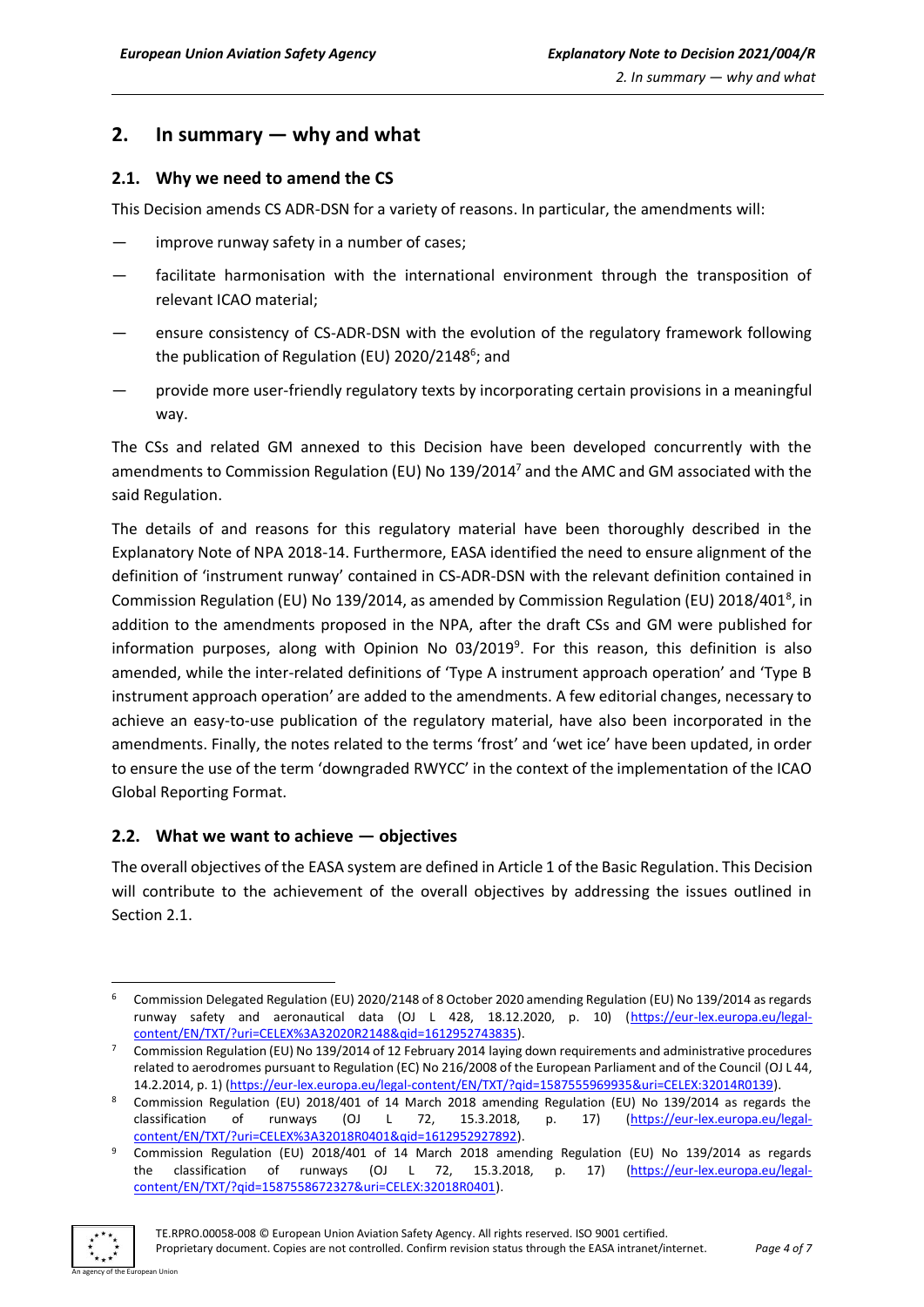The specific objective of this Decision is to address certain issues related to runway safety by amending the existing CS-ADR-DSN, taking into account the provisions of ICAO Annex 14 (Volume I) and the amendments to Commission Regulation (EU) No 139/2014, while ensuring easiness of use of the regulatory provisions.

#### <span id="page-4-0"></span>**2.3. How we want to achieve it — overview of the amendments**

This Decision introduces new definitions, which are required for the implementation of the ICAO Global Reporting Format for runway surface conditions. Moreover, the amendments concern the provision of stopway lights and the inclusion of the relevant switch-over time provisions, as well as clarifications regarding the removal of the runway and taxiway markings when a runway, or taxiway, or portion thereof is closed.

In addition, the amendments concern the transfer of maintenance-related CSs, but also of provisions related to the presence of mobile objects, to Commission Regulation (EU) No 139/2014. Finally, due to these changes, there is also a limited number of minor, editorial, consequential changes, due to the existing cross-references in CS-ADR-DSN.

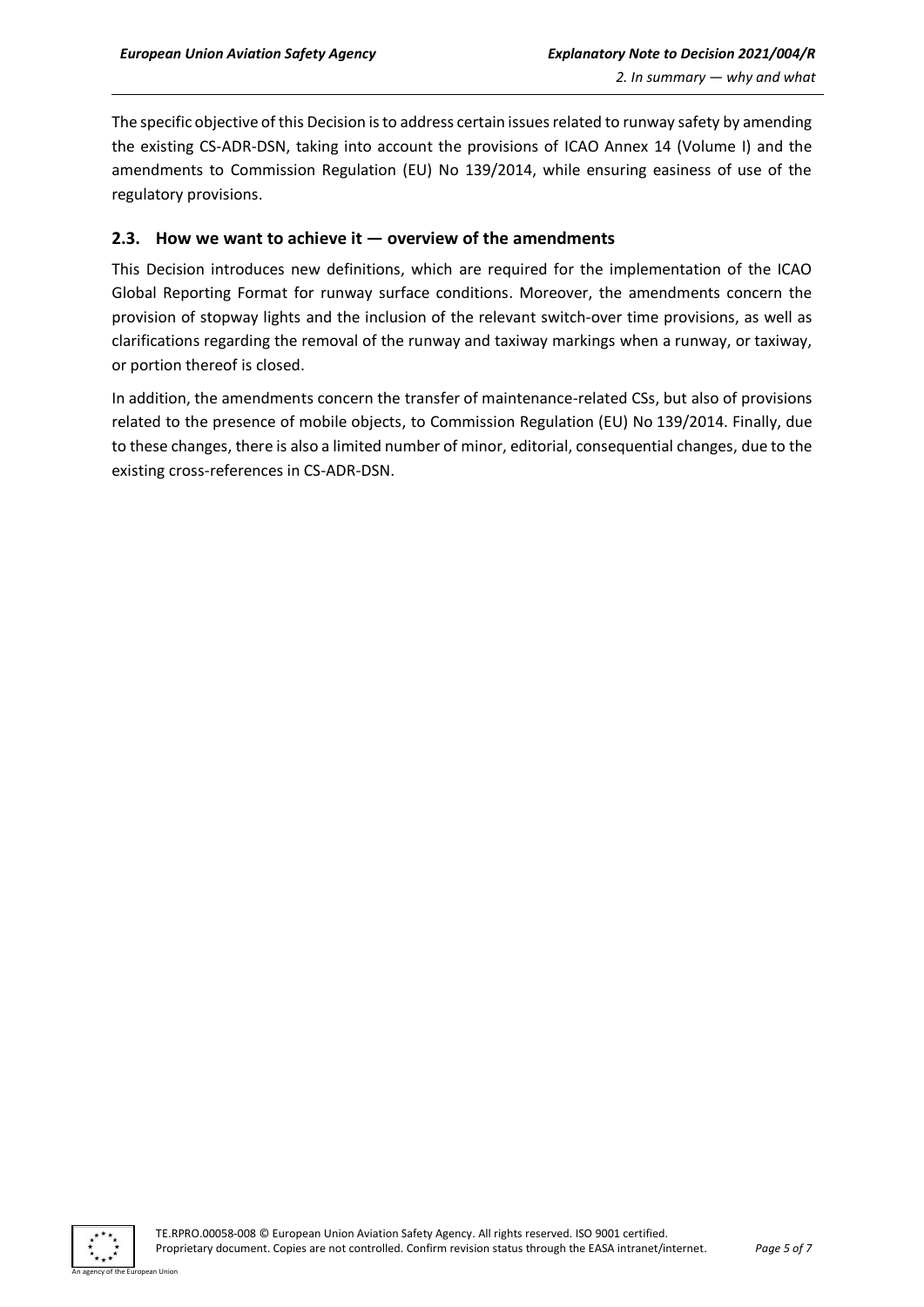### <span id="page-5-0"></span>**3. References**

#### <span id="page-5-1"></span>**3.1. Related regulations**

— Commission Regulation (EU) No 139/2014 of 12 February 2014 laying down requirements and administrative procedures related to aerodromes pursuant to Regulation (EC) No 216/2008 of the European Parliament and of the Council (OJ L 44, 14.2.2014, p. 1)

#### <span id="page-5-2"></span>**3.2. Related decisions**

— Decision 2014/013/R of the Executive Director of the Agency of 27 February 2014 adopting Certification Specifications and Guidance Material for Aerodromes Design 'CS-ADR-DSN - Initial issue'

#### <span id="page-5-3"></span>**3.3. Other reference documents**

- Decision 2014/012/R of the Executive Director of the Agency of 27 February 2014 adopting Acceptable Means of Compliance and Guidance Material to Regulation (EU) No 139/2014 'AMC/GM for Aerodromes – Initial Issue'
- NPA 2018-14 'Runway safety'
- Opinion No 03-2019 'Runway safety'
- ICAO Annex 14 to the Convention on International Civil Aviation, Aerodromes, Volume I Aerodrome Design and Operations, Eighth Edition, July 2018
- ICAO Doc 4444 'Procedures for Air Navigation Services, Air Traffic Management', Sixteenth Edition, 2016.